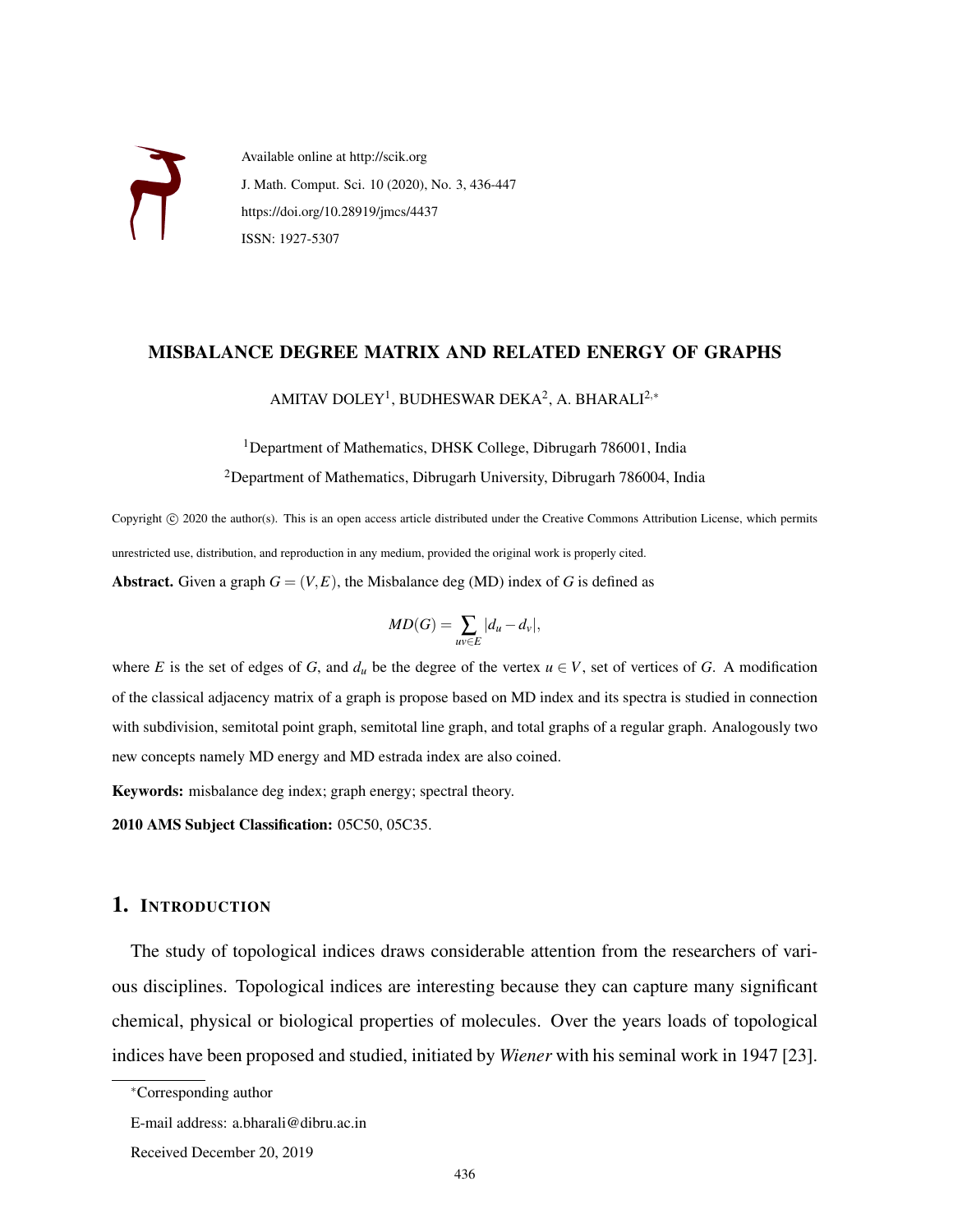Misbalance deg index (MD) is relatively a new addition to this wide list of topological indices. It is a significant predictor of standard enthalpy of vaporization for octane isomers. In fact it was in the list of twenty (20) important topological indices, reported in 2010 [22]. In 2005, *Rodr*<sup>*iguez* has started the trend of studying adjacency like matrix based on *Randic* index [18].</sup> Later *Bozkurt et al.*, associated the term *Randić Matrix* for this adjacency like matrix of *Randić* index [4]. Since then various studies of topological indices from an algebraic viewpoint were reported [5, 10, 17, 19, 20], as many interesting properties of graphs are reflected in the study of these matrices. The analogous concepts to graph energy viz., ABC energy [10], geometricarithmetic energy [20], harmonic energy [13], Zagreb energy [17], ISI energy [3] have also been put forward.

There are several degree-based topological indices, which are introduced and studied over the years [12]. Let us formally define two of such popular indices *viz., second Zagreb index, forgotten topological index* which are going to be used in further discussion. The second Zagreb index is defined as

$$
M_2(G) = \sum_{uv \in E} d_u d_v,
$$

where *E* is the set of edges of *G*, and  $d<sub>u</sub>$  be the degree of the vertex *u* of *G*.

The forgotten topological index [11],  $F(G)$  is defined as

$$
F(G) = \sum_{uv \in E} d_u^2 + d_v^2 = \sum_{u \in V} d_u^3.
$$

In this paper we are concerned with the MD index (also known as irregularity [2] of a graph) and the corresponding MD adjacency matrix.

The MD index is defined as

$$
MD(G) = \sum_{uv \in E} |d_u - d_v|.
$$

Let us now define the MD adjacency matrix or simply MD matrix, *AMD* with entries

$$
(A_{MD})_{ij} = \begin{cases} |d_i - d_j| & \text{if } ij \in E \\ 0 & \text{otherwise.} \end{cases}
$$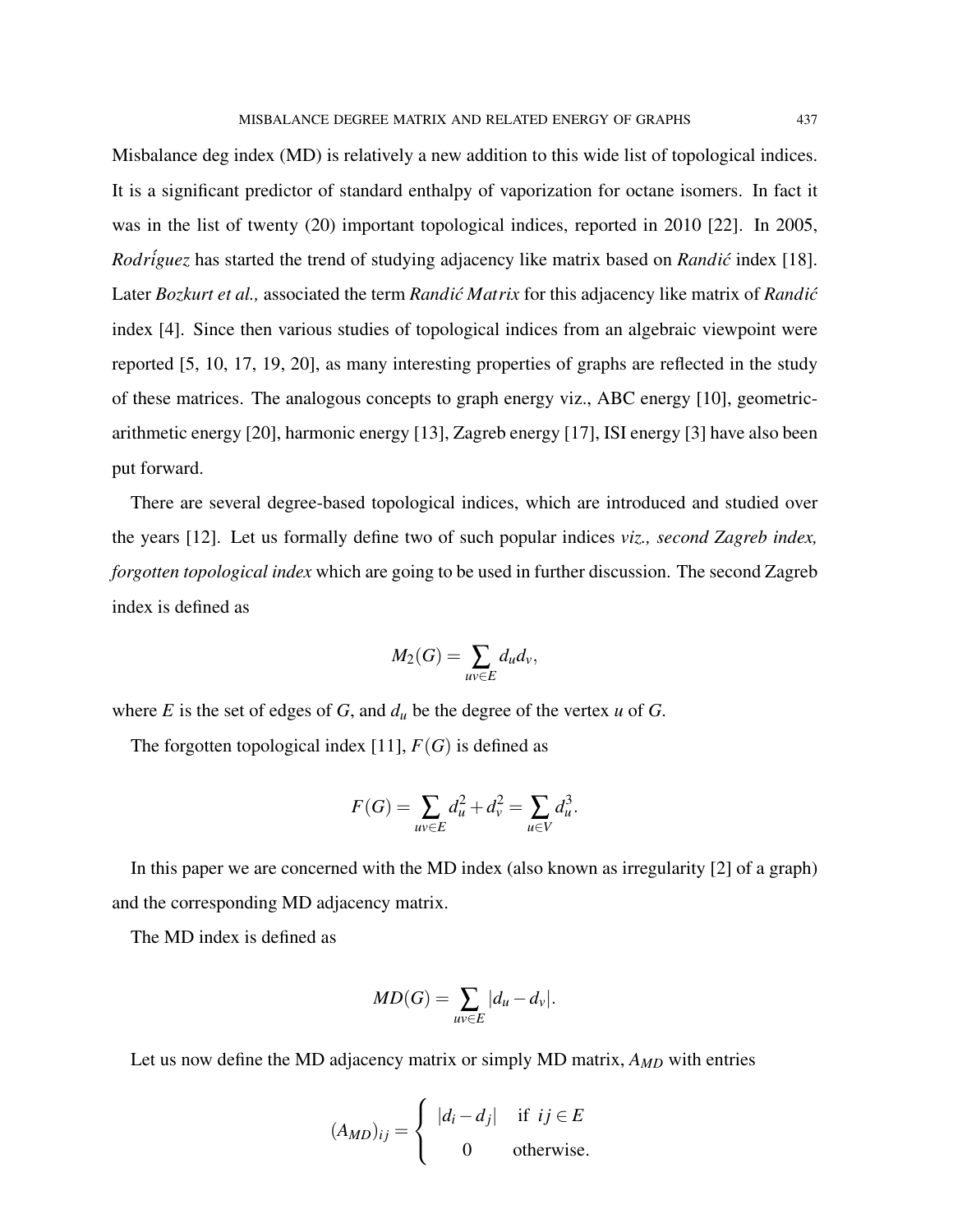The matrix, *AMD* is an adjacency like matrix that we can associate with the MD index of a graph. If the eigenvalues of  $A_{MD}$  are  $\xi_1, \xi_2, \ldots, \xi_n$ , then the MD energy can be defined as

$$
E_{MD}=\sum_{i=1}^n|\xi_i|,
$$

which is defined analogous to graph energy [15].

Similarly we can define the MD estrada index as

$$
EE_{MD}=\sum_{i=1}^n e^{\xi_i}.
$$

Let the characteristic polynomial of classical adjacency matrix be denoted by  $\phi(G;\xi)$ . The characteristic polynomial of *AMD* is called the MD characteristic polynomial or simply MDpolynomial, and is denoted by  $\Omega(G; \xi)$ . Thus  $\Omega(G; \xi) = det(\xi I - A_{MD})$ , where *I* is an identity matrix of order *n*. Clearly for a regular graph  $G$ ,  $\Omega(G;\xi) = \xi^n$ .

The rest of the paper is organized as follows. In the next section we present some preliminary results on MD matrix and then study the MD spectra of subdivision, semi-total point graph, semi-total line graph, and total graphs of a regular graph. In section 3, we derive some inequalities for MD energy and MD Estrada index. In the section 4, concluding remarks are made.

# 2. MD MATRIX

The MD matrix or MD adjacency matrix is a real symmetric matrix with positive entries. Being symmetric, its eigenvalues are real. The diagonal entries of the matrix are all equal to zero. So the trace of the matrix is always zero. The sum of the eigenvalues of the matrix, is also zero. Some of the keys observations about MD matrix are summarize in the following proposition.

Proposition 2.1. Let *G* be a graph and *AMD* be the corresponding MD adjacency matrix. Then

- (i) *trace*( $A_{MD}$ ) = 0, and  $A_{MD}$  = 0 if *G* is regular.
- (ii)  $trace(A_{MD}^2) = 2F(G) 4M_2(G)$ .
- (iii) If  $\xi_1, \xi_2, \ldots$  be the eigenvalues of  $A_{MD}$ , then  $\sum_{i > j} \xi_i \xi_j = 2M_2(G) F(G)$ .
- (iv) If  $\xi_1$  is the MD spectral radius, then  $\xi_1 \leq \sqrt{\frac{2(n-1)}{n}}$  $\frac{n^{(n-1)}}{n}$  (*F*(*G*)−2*M*<sub>2</sub>(*G*)).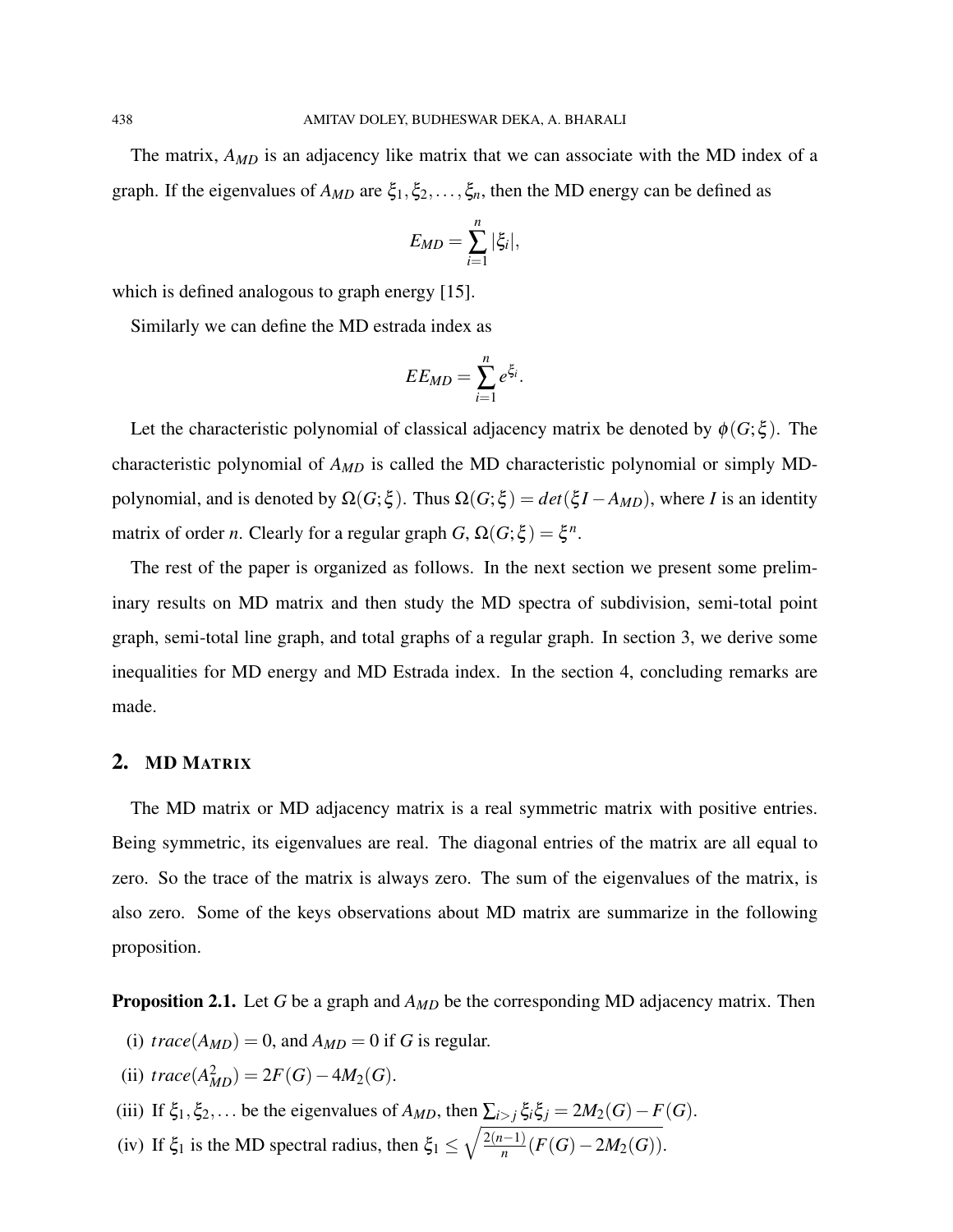*Proof.* The first statement can be directly obtained from the definition. Let us consider  $A_{MD}$  =  $(a_{ij})$ , then the second relation may be obtained from the fact that

$$
(A_{MD}^2)_{ii} = \sum_{j=1}^n a_{ij} a_{ji} = \sum_{j=1}^n a_{ij}^2 = \sum_{\substack{j \in \{1, 2, \dots, n\} \\ i_j \in E}} (|d_i - d_j|)^2,
$$

and therefore

$$
trace(A_{MD}^2) = \sum_{i=1}^n \sum_{\substack{j \in \{1,2,\ldots,n\} \\ i_j \in E}} (|d_i - d_j|)^2 = 2 \sum_{ij \in E} (d_i^2 + d_j^2 - 2d_i^2 d_j^2) = 2(F(G) - 2M_2(G)).
$$

Expression (iii) can easily be obtained from the basic relation  $(\sum_{i=1}^{n} \xi_i)^2 = \sum_{i=1} \xi_i^2 +$  $2\sum_{i>j}\xi_i\xi_j$ , using the results (i) and (ii).

Squaring the relation  $\xi_1 = -\sum_{i=2}^n \xi_i$  and using Cauchy Schwarz inequality [8] we have

(1) 
$$
\xi_1^2 \le (n-1) \sum_{i=2}^n \xi_i^2 = (n-1)(trace(A_{MD}^2) - \xi_1^2).
$$

Expression (iv) can obtained using the result (iii) in ( 1).

2.1. MD spectra of Subdivision, Semi-total point graph, Semi-total line graph, and Total **graphs of a regular graph.** A subdivision graph of *G* is a graph  $S(G)$  obtained from *G* by inserting a new vertex on each edge of *G*. Thus if the order of *G* is *n* and its size is *m*, then  $|V(S(G))| = m+n$ ,  $|E(S(G))| = 2m$ . If  $u \in V(G)$  then  $d_{S(G)}(u) = d_G(u)$  and if v is subdivided vertex then  $d_{S(G)}(v) = 2$ . The semi-total vertex graph of *G*, denoted by  $R(G)$ , is a graph with vertex set  $V(G) \cup E(G)$  and two vertices in  $R(G)$  are adjacent if they are adjacent vertices in *G* or one is a vertex and other is an edge incident to it in *G*. Note that if  $u \in V(G)$  then  $d_{R(G)}(u) = 2d_G(u)$  and if  $e \in E(G)$  then  $d_{R(G)}(e) = 2$ . Semi-total line graph of *G*, denoted by  $Q(G)$ , is a graph with vertex set  $V(G) \cup E(G)$  and two vertices in  $Q(G)$  are adjacent if one is a vertex and other is an edge incident to it in *G* or both are edges adjacent in *G*. Note that if  $u \in V(G)$  then  $d_{Q(G)}(u) = d_G(u)$  and if  $e = uv \in E(G)$  then  $d_{Q(G)}(e) = d_G(u) + d_G(v)$ . Total graph of *G*, denoted by  $T(G)$ , is a graph with vertex set  $V(G) \cup E(G)$  and two vertices in  $T(G)$ are adjacent if and only if they are adjacent vertices of *G* or adjacent edges of *G* or one is a vertex and other is an edge incident to it in *G*. These four operations and related sums of graphs which are defined based on these operations, popularly known as *F*-sums are widely studied for various topological indices [1, 7, 9, 14, 16, 21].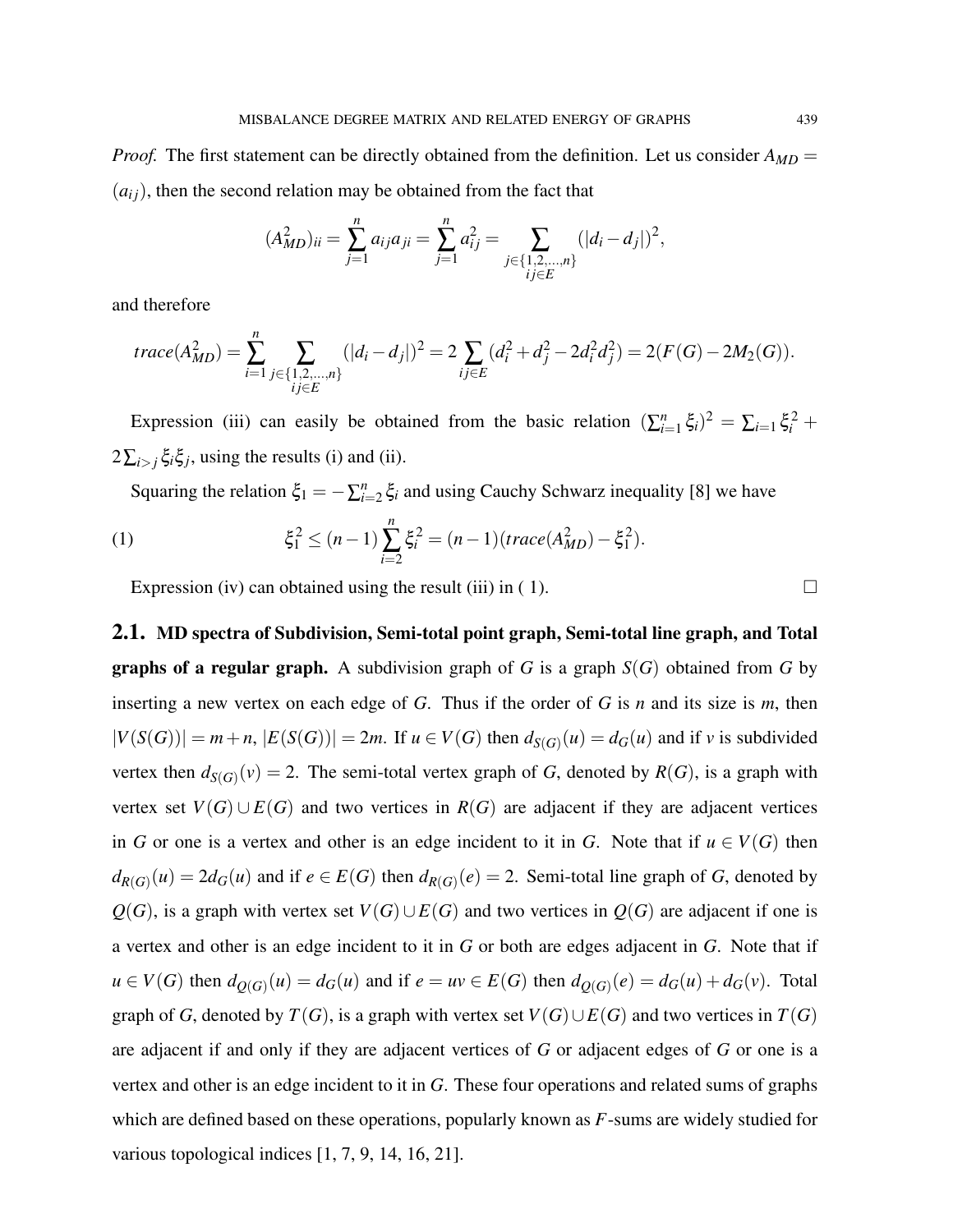Now we first present a lemma without proof and then using the lemma we will prove few results on the MD polynomial of the four graph operations discussed above.

Lemma 2.2. [6] *If M is a non-singular matrix, then we have*

$$
\begin{vmatrix} M & N \\ P & Q \end{vmatrix} = |M||Q - PM^{-1}N|.
$$



FIGURE 1. Subdivision, Semi-total point, Semi-total line, and Total graphs of a graph

Theorem 2.3. *Let G be an r-regular graph of n vertices and m edges. Then*

$$
\Omega(S(G); \xi) = \begin{cases} \xi^{n/2} (\xi^2 - 2)^{n/2}, & \text{if } r = 1 \\ \xi^{2n}, & \text{if } r = 2 \\ \xi^{m-n} (r - 2)^{2n} \phi(G; \frac{\xi^2 - r(r - 2)^2}{(r - 2)^2}), & \text{if } r \ge 3 \end{cases}
$$

*Proof.* (i) If  $r = 1$ , then clearly *G* will be the union of some  $K_2$  i.e., an edge. Suppose it consists of *k* such edges, then  $n = 2k$  and  $m = k$ . The vertices of  $S(G)$  can be labeled in such a way that  $A_{MD}(S(G))$ =  $\sqrt{ }$  $\overline{\phantom{a}}$  $0 \quad B^T$ *B* 0 1 , where  $B$  is the vertex-edge incidence matrix of

*G* and 0 is zero matrix. Therefore by Lemma 2.2 we have  $\Omega(S(G); \xi)$ =  $\xi I_m$  −*B*<sup>*T*</sup>  $-B \xi I_n$  . And

using the fact that if *A* is the classical adjacency matrix of *G* then for an *r*-regular graph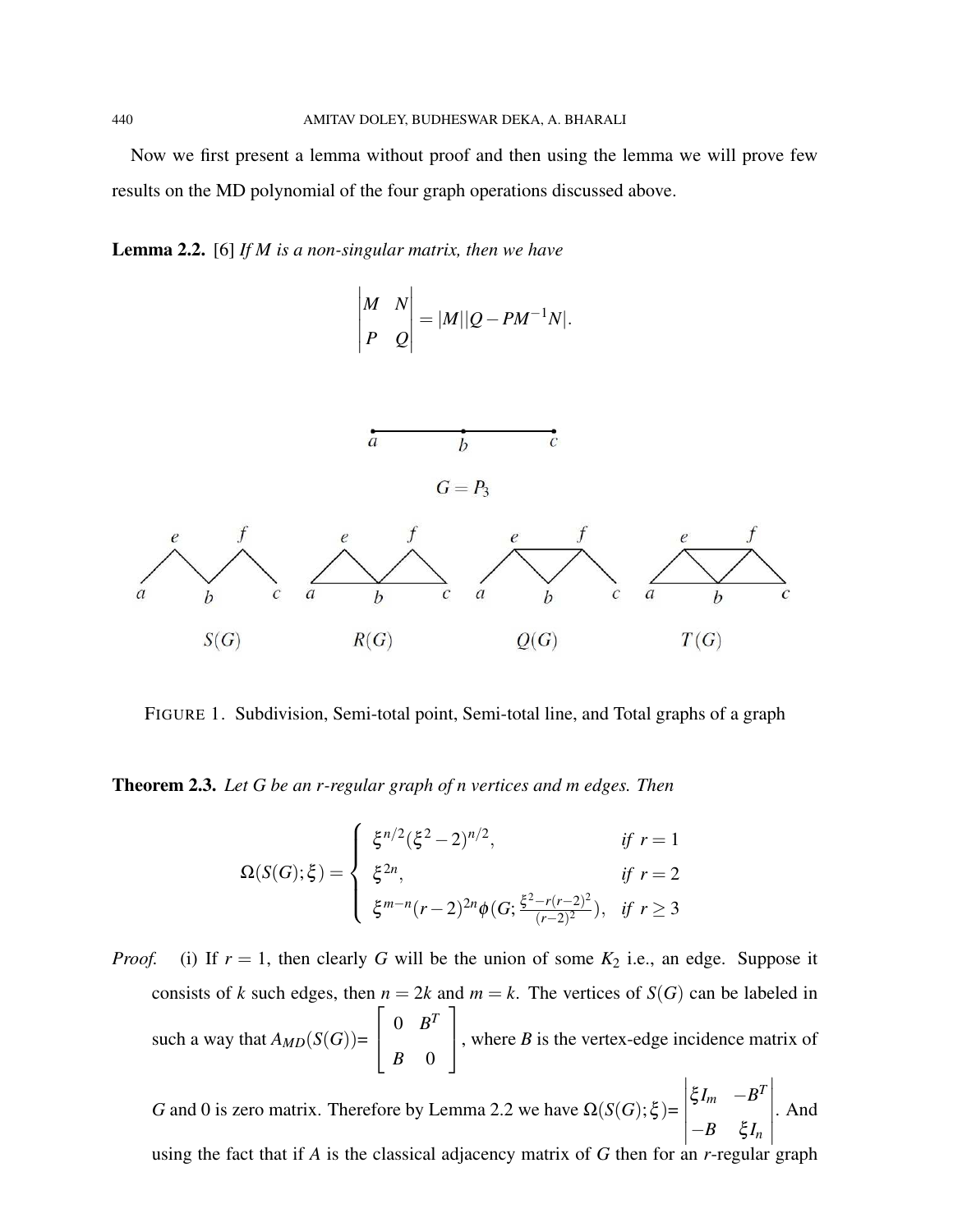$BB<sup>T</sup> = A + rI<sub>n</sub>$ , we have

$$
\Omega(S(G); \xi) = \xi^m |\xi I_n - B \frac{I_m}{\xi} B^T|
$$
  

$$
= \xi^{m-n} |\xi^2 I_n - BB^T|
$$
  

$$
= \xi^{m-n} |\xi^2 I_n - A - rI_n|
$$
  

$$
= \xi^{m-n} |(\xi^2 - r)I_n - A|
$$
  

$$
= \xi^{m-n} \phi(G; (\xi^2 - r)).
$$

Now putting  $r = 1$  and using the fact that  $\phi(K_2; \xi) = \xi^2 - 1$ , we get

$$
\Omega(S(G); \xi) = \xi^{m-n} ((\xi^2 - 1)^2 - 1)^k
$$
  
=  $\xi^{n/2} (\xi^2 - 2)^{n/2}$ .

(ii) If  $r = 2$  then each component of *G* is cycle. Therefore  $S(G)$  is a 2-regular graph with  $2n$ vertices. Hence

$$
\Omega(S(G); \xi) = \xi^{2n}.
$$

(iii) If  $r \geq 3$ . The vertices of *S*(*G*) can be labeled in such a way that

$$
A_{MD}(S(G)) = \left[ \begin{array}{cc} 0 & (r-2)B^T \\ (r-2)B & 0 \end{array} \right],
$$

where *B* is the vertex-edge incidence matrix of *G*,  $B<sup>T</sup>$  is the transpose of *B* and 0 is zero matrix. Therefore by Lemma 2.2 we have

$$
\Omega(S(G); \xi) = \begin{vmatrix} \xi I_m & -(r-2)B^T \\ -(r-2)B & \xi I_n \end{vmatrix} = \xi^m |\xi I_n - (r-2)^2 B \frac{I_m}{\xi} B^T|.
$$

On simplification, we get the result.

Theorem 2.4. *Let G be an r-regular graph of n vertices and m edges. Then*

$$
\Omega(R(G); \xi) = \begin{cases} \xi^{m+n}, & \text{if } r = 1 \\ \xi^{m-n} (2r-2)^{2n} \phi(G; \frac{(\xi - r(2r-2)^2)}{(2r-2)^2}), & \text{if } r \ge 2 \end{cases}
$$

 $\Box$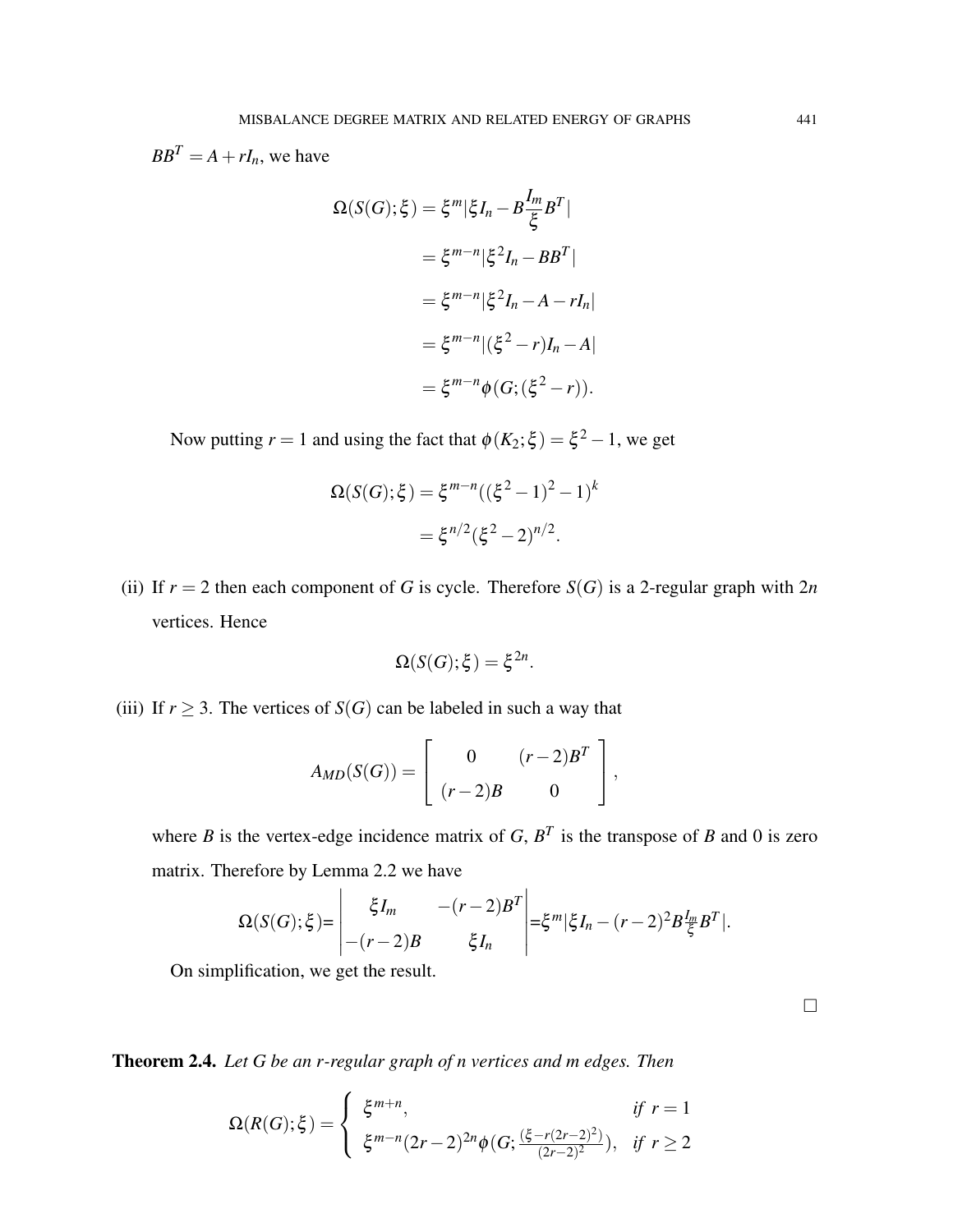*Proof.* (i) If  $r = 1$ . Then  $R(G)$  will be a 2-regular graph with  $m + n$  vertices. Hence

$$
\Omega(R(G); \xi) = \xi^{m+n}.
$$

(ii) If  $r \ge 2$ . The vertices of  $R(G)$  can be labeled in such a way that

$$
A_{MD}(R(G)) = \left[ \begin{array}{cc} 0 & (2r-2)B^T \\ (2r-2)B & 0 \end{array} \right],
$$

where *B* is the vertex-edge incidence matrix of *G*,  $B<sup>T</sup>$  is the transpose of *B* and 0 is zero matrix. Therefore by Lemma 2.2 we have

$$
\Omega(R(G);\xi) = \begin{vmatrix} \xi I_m & -(2r-2)B^T \\ -(2r-2)B & \xi I_n \end{vmatrix} = \xi^m |\xi I_n - (2r-2)^2 B \frac{I_m}{\xi} B^T|.
$$

Now using the relation  $BB^T = A + rI_n$ , we get

$$
\Omega(R(G); \xi) = \xi^{m-n} |\xi I_n - (2r-2)^2 (A + rI_n)|
$$
  
=  $\xi^{m-n} |(\xi - r(2r-2)^2)I_n - (2r-2)^2 A|$   
=  $\xi^{m-n} (2r-2)^{2n} |\frac{(\xi - r(2r-2)^2)}{(2r-2)^2}I_n - A|$   
=  $\xi^{m-n} (2r-2)^{2n} \phi(G; \frac{(\xi - r(2r-2)^2)}{(2r-2)^2})$ 

 $\Box$ 

Theorem 2.5. *Let r* ≥ 1 *and G be an r-regular graph of n vertices and m edges. Then*

$$
\Omega(Q(G); \xi) = r^{2n} \xi^{m-n} \phi(G; \frac{\xi^2 - r^3}{r^2}).
$$

*Proof.* The vertices of  $Q(G)$  can be labeled in such a way that  $A_{MD}(Q(G))$ =  $\sqrt{ }$  $\vert$  $0$   $rB^T$ *rB* 0 1  $\vert \cdot$ where *B* is the vertex-edge incidence matrix of *G*,  $B<sup>T</sup>$  is the transpose of *B* and 0 is zero matrix.

Therefore by Lemma 2.2 we have

$$
\Omega(Q(G); \xi) = \begin{vmatrix} \xi I_m & -rB^T \\ -rB & \xi I_n \end{vmatrix} = \xi^m |\xi I_n - r^2 B \frac{I_m}{\xi} B^T|.
$$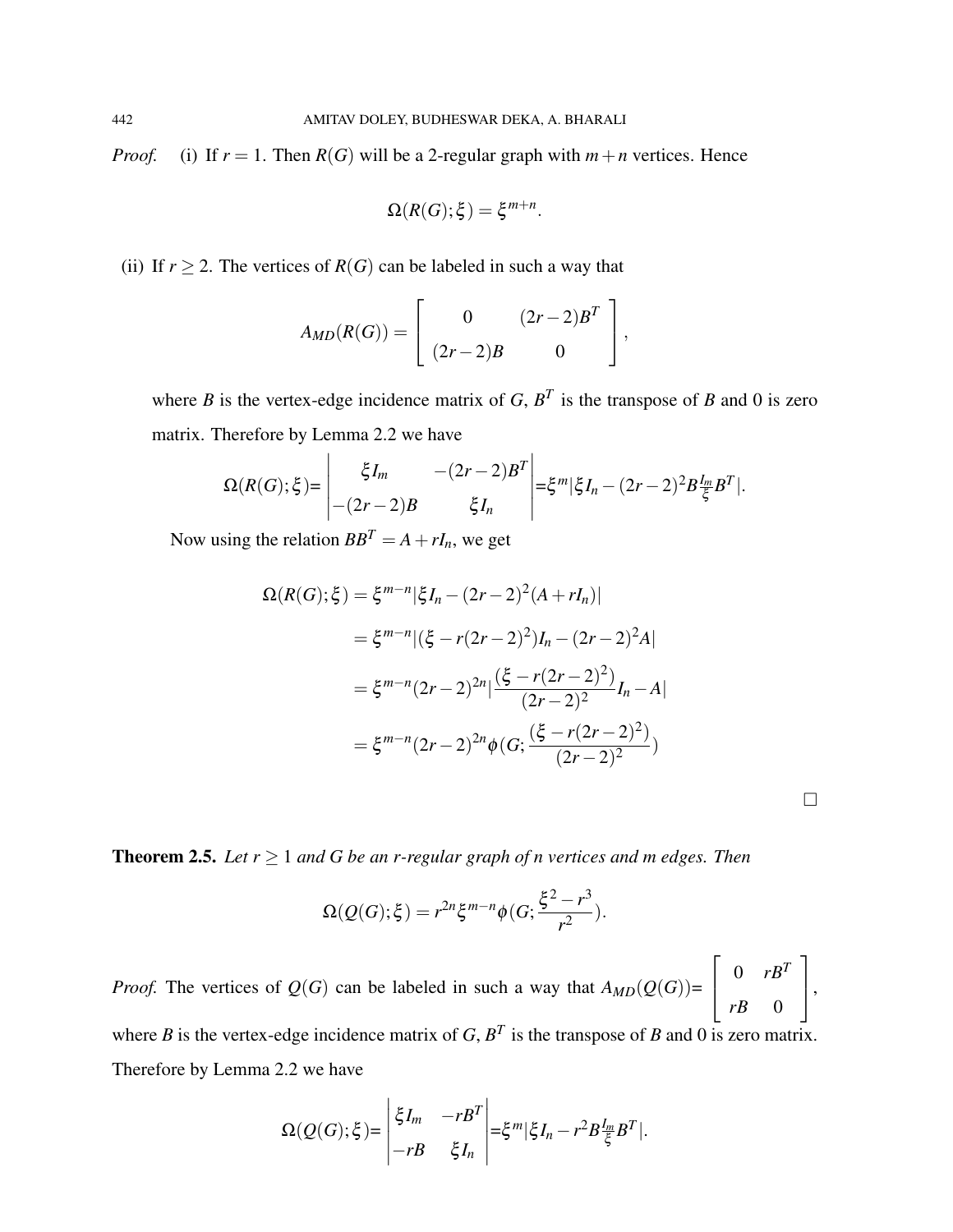Again using the relation  $BB^T = A + rI_n$ , we get

$$
\Omega(R(G); \xi) = \xi^{m-n} |\xi I_n - r^2 (A + r I_n)|
$$
  
=  $\xi^{m-n} |(\xi - r^3) I_n - r^2 A|$   
=  $\xi^{m-n} r^{2n} |\frac{\xi - r^3}{r^2} I_n - A|$   
=  $\xi^{m-n} r^{2n} \phi(G; \frac{\xi - r^3}{r^2})$ 

Theorem 2.6. *Let G be an r-regular graph of n vertices and m edges. Then*

$$
\Omega(T(G); \xi) = \xi^{m+n}.
$$

*Proof.* We know that if *G* is a regular graph of *n* vertices and *m* edges, then the total graph, *T*(*G*) of *G* is also a regular graph of  $m + n$  vertices. So,  $\Omega(T(G); \xi) = \xi^{m+n}$ . — Первый профессиональный стандарт и профессиональный стандарт и профессиональный стандарт и профессиональны<br>В собстановки профессиональный стандарт и профессиональный стандарт и профессиональный стандарт и профессионал

#### 3. MD ENERGY AND MD ESTRADA INDEX

# 3.1. Bounds of MD Energy.

**Theorem 3.1.** Let G be a graph with second Zagreb, forgotten topological index  $M_2(G)$  and *F*(*G*) *respectively. Then*

$$
\sqrt{2F(G)-4M_2(G)} \leq E_{MD} \leq \sqrt{2nF(G)-4nM_2(G)}.
$$

*Proof.* Let  $\xi_1, \xi_2, \ldots, \xi_n$  be the eigenvalues of  $A_{MD}$ . Using Cauchy-Schwarz inequality, we have

$$
\sum_{i=1}^n |\xi_i| \sum_{i=1}^n |\xi_i| \leq n \sum_{i=1}^n |\xi_i|^2,
$$

which implies  $E_{MD}^2 \le n \ trace(A_{MD}^2) = 2nF(G) - 4nM_2(G)$ . And hence the upper bound.

The lower bound can be obtained from the fact that  $(\sum_{i=1}^{n} |\xi_i|)^2 \ge \sum_{i=1}^{n} |\xi_i|^2$ . — Первый проста в сервести в сервести в сервести в сервести в сервести в сервести в сервести в сервести в се<br>В сервести в сервести в сервести в сервести в сервести в сервести в сервести в сервести в сервести в сервести<br>

The lower bound can be improved using the fact that determinant of a matrix is the product of its eigenvalues.

 $\Box$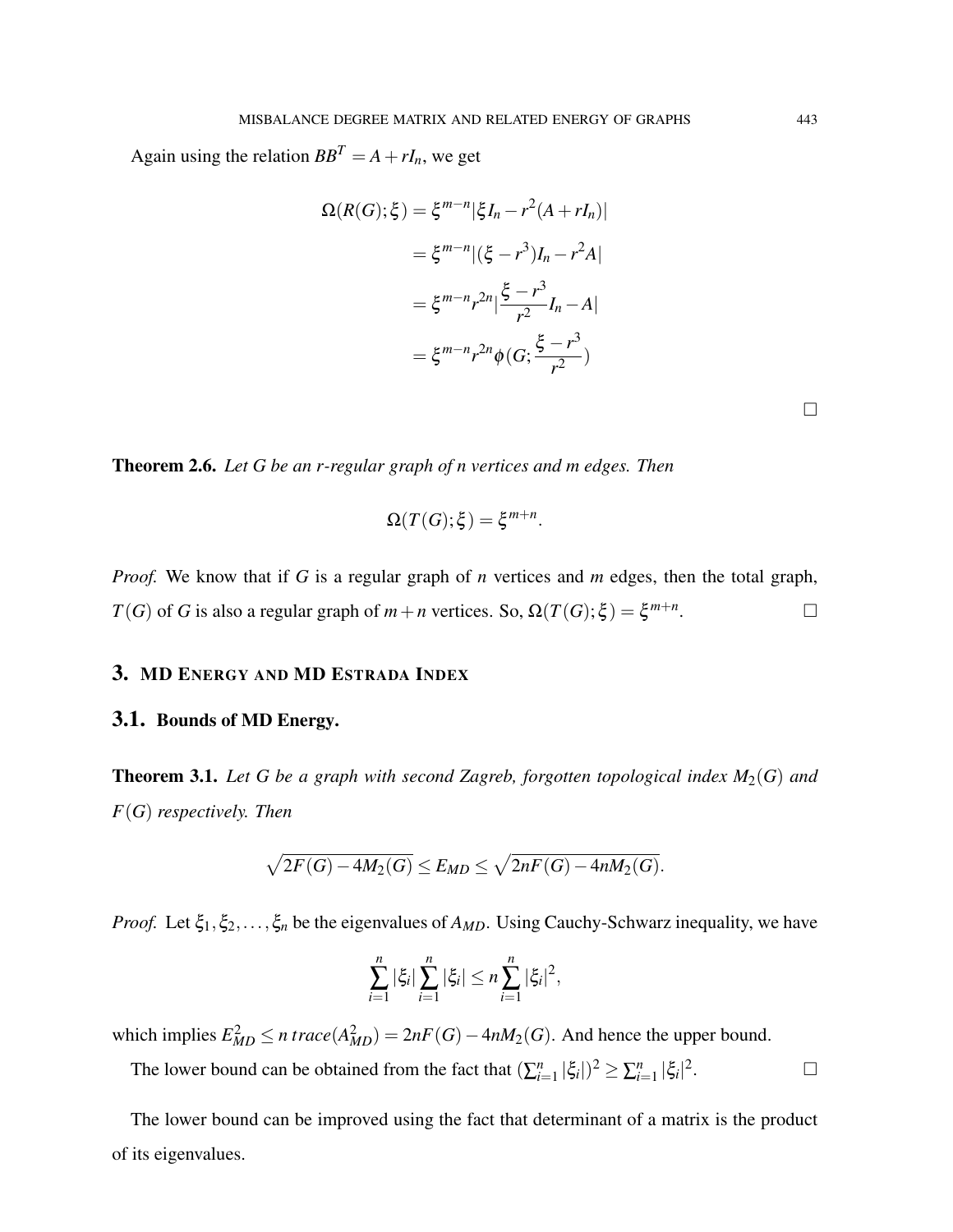Theorem 3.2. *Let G be a graph with second Zagreb, forgotten topological index M*2(*G*) *and F*(*G*) *respectively. Then*

$$
E_{MD}(G) \ge \sqrt{2nF(G) - 4nM_2(G) + n(n-1)|\det(A_{MD})|^{2/n}},
$$

*where*  $A_{MD}$  *is the MD adjacency matrix of G and*  $|V(G)| = n$ .

*Proof.* Let  $\xi_1, \xi_2, \ldots, \xi_n$  be the eigenvalues of  $A_{MD}$ .

(2) 
$$
E_{MD}^2(G) = (\sum_{i=1}^n |\xi_i|)^2 = \sum_{i=1}^n |\xi_i|^2 + \sum_{i \neq j}^n |\xi_i \xi_j|.
$$

Again using AM-GM inequality we have

(3) 
$$
\frac{\sum_{i \neq j}^n |\xi_i \xi_j|}{n(n-1)} \geq (\prod_{i=1}^n |\xi_i|^{2(n-1)})^{1/n(n-1)} = (|\prod_{i=1}^n \xi_i|)^{2/n}.
$$

Using  $(3)$  in  $(2)$ , we get

$$
E_{MD}^2(G) \geq trace(A_{MD}^2) + n(n-1)|det(A_{MD})|^{2/n}.
$$

The results follows immediately.

*.*

3.2. Bounds of MD Estrada Index. Now we first present a popular inequality without proof, using which we obtain bounds of *EEMD*.

**Lemma 3.3.** *For non-negative*  $x_1, x_2, \ldots, x_n$  *and*  $k \ge 2$ *,* 

$$
\sum_{i=1}^n (x_i)^k \leq \left(\sum_{i=1}^n (x_i)^2\right)^{k/2}.
$$

**Theorem 3.4.** Let G be a graph with second Zagreb, forgotten topological index  $M_2(G)$  and *F*(*G*) *respectively. Then*

$$
EE_{MD}(G)\leq e^{\sqrt{2F(G)-4M_2(G)}}
$$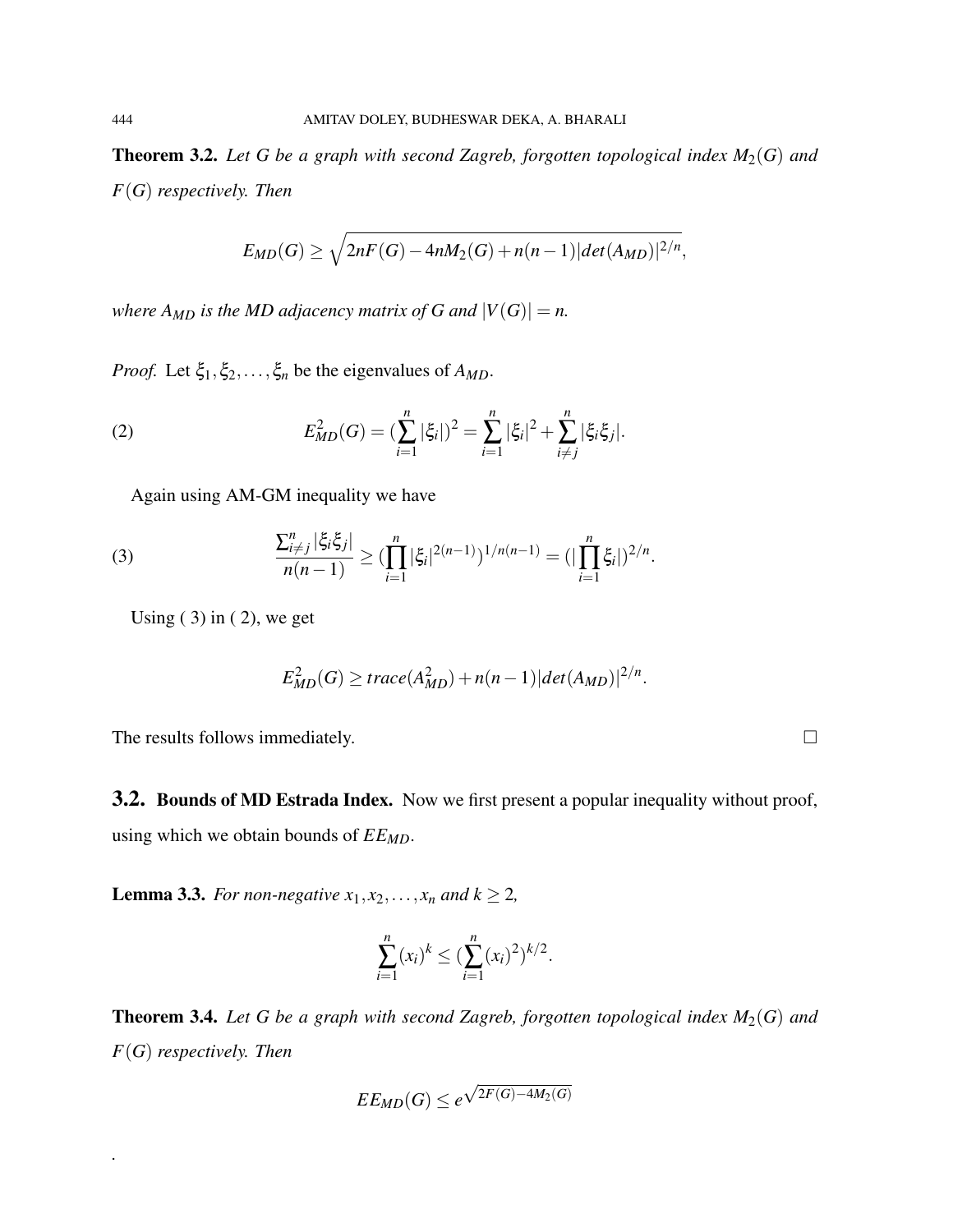*Proof.* Let  $\xi_1, \xi_2, \ldots, \xi_n$  be the eigenvalues of  $A_{MD}$ . Then

$$
EE_{MD}(G) = \sum_{i=1}^{n} e^{\xi_i} = \sum_{i=1}^{n} \sum_{k\geq 0} \frac{\xi_i^k}{k!} = \sum_{k\geq 0} \sum_{i=1}^{n} \frac{\xi_i^k}{k!}
$$
  
\n
$$
\leq \sum_{k\geq 0} \frac{1}{k!} (\sum_{i=1}^{n} \xi_i^2)^{k/2} = \sum_{k\geq 0} \frac{1}{k!} (2F(G) - 4M_2(G))^{k/2} \text{ (Using lemma 3.3),}
$$
  
\n
$$
= \sum_{k\geq 0} \frac{1}{k!} (\sqrt{2F(G) - 4M_2(G)})^k = e^{\sqrt{2F(G) - 4M_2(G)}}.
$$

**Theorem 3.5.** *Let G be a connected graph with order*  $n > 2$ *. Then* 

$$
EE_{MD}(G) \le (n-1) + e^{\sqrt{2F(G) - 4M_2(G) - 1}},
$$

*where F*(*G*) *and M*2(*G*) *are the forgotten topological index and second Zagreb index of G respectively.*

*Proof.* Let  $\xi_1, \xi_2, \ldots, \xi_p$  be the positive eigenvalues and  $\xi_{p+1}, \xi_{p+2}, \ldots, \xi_n$  be the non positive eigenvalues of *AMD*. Then

$$
EE_{MD}(G) = \sum_{i=1}^{n} e^{\xi_i} \le (n-p) + \sum_{i=1}^{p} e^{\xi_i}
$$
  
=  $(n-p) + \sum_{k=0}^{\infty} \sum_{i=1}^{p} \frac{\xi_i^k}{k!} = n + \sum_{k\ge 1}^{\infty} \sum_{i=1}^{p} \frac{\xi_i^k}{k!}$   
 $\le n + \sum_{k\ge 1}^{\infty} \frac{(\sum_{i=1}^{p} \xi_i^2)^{k/2}}{k!}$  (Using lemma 3.3)  
=  $n + \sum_{k\ge 1}^{\infty} \frac{trace(A_{MD}^2) - (\sum_{i=p+1}^{n} \xi_i^2)^{k/2}}{k!}$   
 $\le n + \sum_{k\ge 1}^{\infty} \frac{2F(G) - 4M_2(G) - (\sum_{i=p+1}^{n} \xi_i^2)^{k/2}}{k!}$ 

Since *G* has atleast one edge, so  $K_2$  will be an induced subgraph of *G*. We know that eigenvalues of  $K_2$  are -1 and 1. Hence by interlacing property  $\xi_i \leq -1$ , for  $p + 1 \leq i \leq n$ , which implies  $\sum_{i=p+1}^{n} \xi_i^2 \ge 1$ . Hence the result.

Lemma 3.6. *Let u and v be two non adjacent vertices of G. Then*

$$
EE_{MD}(G+uv) \ge EE_{MD}(G),
$$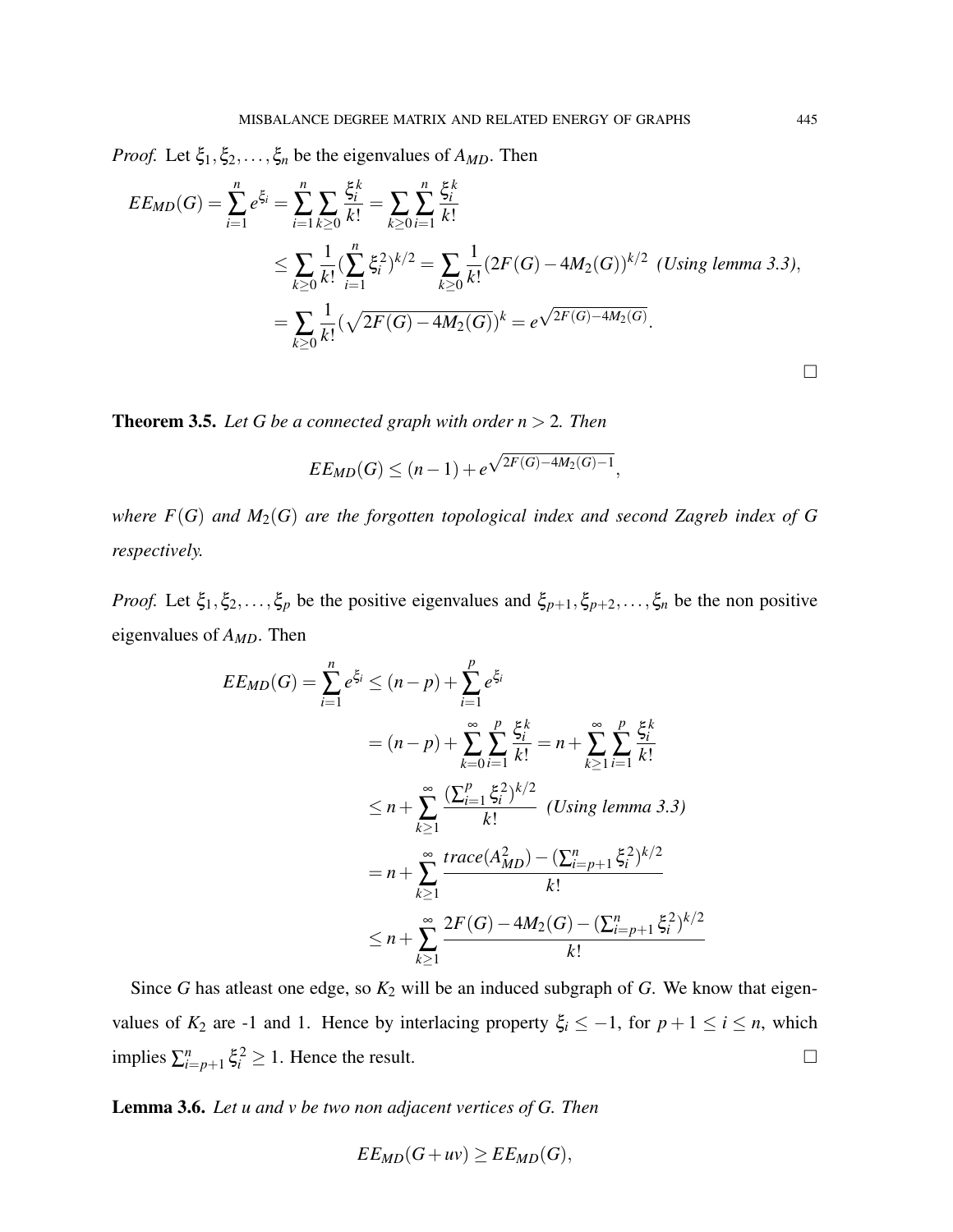*where G*+*uv is the graph obtained from G by joining the vertices u and v by an edge.*

*Proof.* Let  $\vartheta_k(G)$  denotes the number of paths of length *k* in *G*. Then clearly  $\vartheta_k(G + uv) =$  $\vartheta_k(G) + \vartheta_k(G; uv)$ , where  $\vartheta_k(G; uv)$  is the number of paths of length *k* passing through the edge *uv*. Hence

$$
\sum_{i=1}^{n} \left( \sum_{k=0}^{\infty} \frac{\vartheta_k(G+uv)}{k!} \right)_{ii} \ge \sum_{i=1}^{n} \left( \sum_{k=0}^{\infty} \frac{\vartheta_k(G)}{k!} \right)_{ii} \Rightarrow Trace(e^{A_{MD}(G+uv)}) \ge Trace(e^{A_{MD}(G)}),
$$

which immediately implies the desired result.

The above expression says that the addition of a new edge to the graph increases the MD estrada index. So if we keep on adding the edges to *G* it will finally become  $K_n$  and  $EE_{MD}(G) \le$  $EE_{MD}(K_n)$ . Hence we can propose the following result.

**Theorem 3.7.** *For any graph G,*  $EE_{MD}(G) \leq n$ *, equality holds iff*  $G \cong K_n$ *.* 

*Proof.* The result follows from the fact that for any graph *G*,  $E E_{MD}(G) \leq E E_{MD}(K_n)$ . And the MD spectrum of  $K_n$  is 0 with multiplicity *n*. So  $E E_{MD}(K_n) = n$ . Hence the result follows immediately. For equality clearly we must have  $G \cong K_n$ . □

# 4. CONCLUDING REMARKS

In this paper, the spectral properties of a modified classical adjacency matrix, called MD matrix, corresponding to Misbalance degree index of a graph are discussed. Based on the eigenvalues of the newly proposed MD matrix, the concepts MD energy and MD estrada index are introduced. We also obtain some bounds of these new graph invariants. The Laplacian like matrix related to MD index can be an interesting topic for future study.

#### CONFLICT OF INTERESTS

The author(s) declare that there is no conflict of interests.

#### **REFERENCES**

- [1] Akhtar, S., Imran, M., The sharp bounds on general sum-connectivity index of four operations on graphs, J. Inequal. Appl. 2016 (2016), 241.
- [2] Albertson, M. O., The irregularity of a graph, Ars Comb. 46 (1997), 219-225.